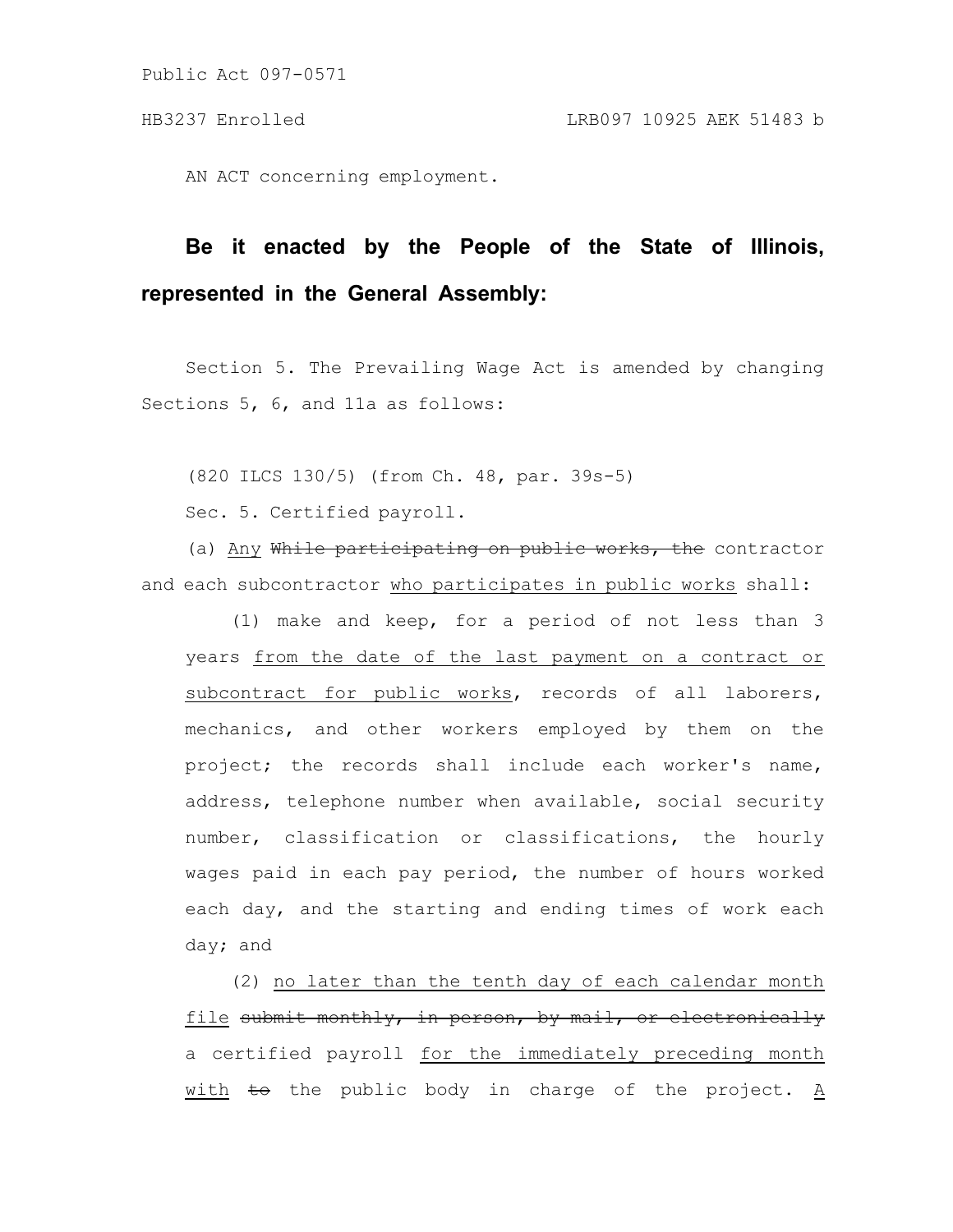certified payroll must be filed for only those calendar months during which construction on a public works project has occurred. The certified payroll shall consist of a complete copy of the records identified in paragraph (1) of this subsection (a), but may exclude the starting and ending times of work each day. The certified payroll shall be accompanied by a statement signed by the contractor or subcontractor or an officer, employee, or agent of the contractor or subcontractor which avers that: (i) he or she has examined the certified payroll records required to be submitted by the Act and such records are true and accurate; (ii) the hourly rate paid to each worker is not less than the general prevailing rate of hourly wages required by this Act; and (iii) the contractor or subcontractor is aware that filing a certified payroll that he or she knows to be false is a Class A B misdemeanor. A general contractor is not prohibited from relying on the certification of a lower tier subcontractor, provided the general contractor does not knowingly rely upon a subcontractor's false certification. Any contractor or subcontractor subject to this Act and any officer, employee, or agent of such contractor or subcontractor whose duty as such officer, employee, or agent it is to file such certified payroll who willfully fails to file such submit a certified payroll on or before the date such certified payroll is required by this paragraph to be filed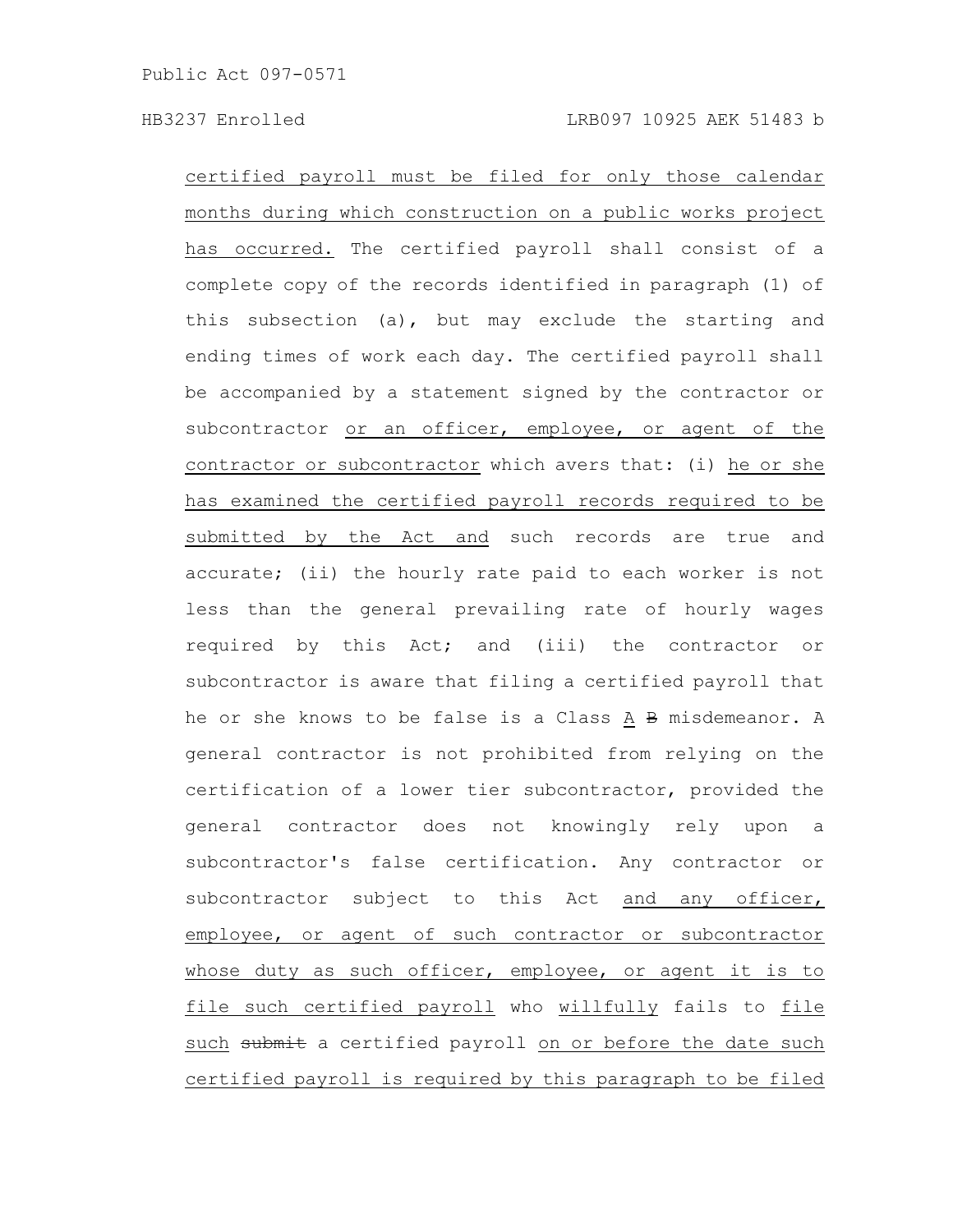and any person who willfully or knowingly files a false certified payroll that is false as to any material fact is in violation of this Act and guilty of a Class A B misdemeanor. The public body in charge of the project shall keep the records submitted in accordance with this paragraph (2) of subsection (a) for a period of not less than 3 years from the date of the last payment for work on a contract or subcontract for public works. The records submitted in accordance with this paragraph (2) of subsection (a) shall be considered public records, except an employee's address, telephone number, and social security number, and made available in accordance with the Freedom of Information Act. The public body shall accept any reasonable submissions by the contractor that meet the requirements of this Section.

(b) Upon 7 business days' notice, the contractor and each subcontractor shall make available for inspection and copying at a location within this State during reasonable hours, the records identified in paragraph (1) of subsection (a) of this Section to the public body in charge of the project, its officers and agents, and to the Director of Labor and his deputies and agents, and to federal, State, or local law enforcement agencies and prosecutors. Upon 7 business days' notice, the contractor and each subcontractor shall make records available at all reasonable hours at a location within is State.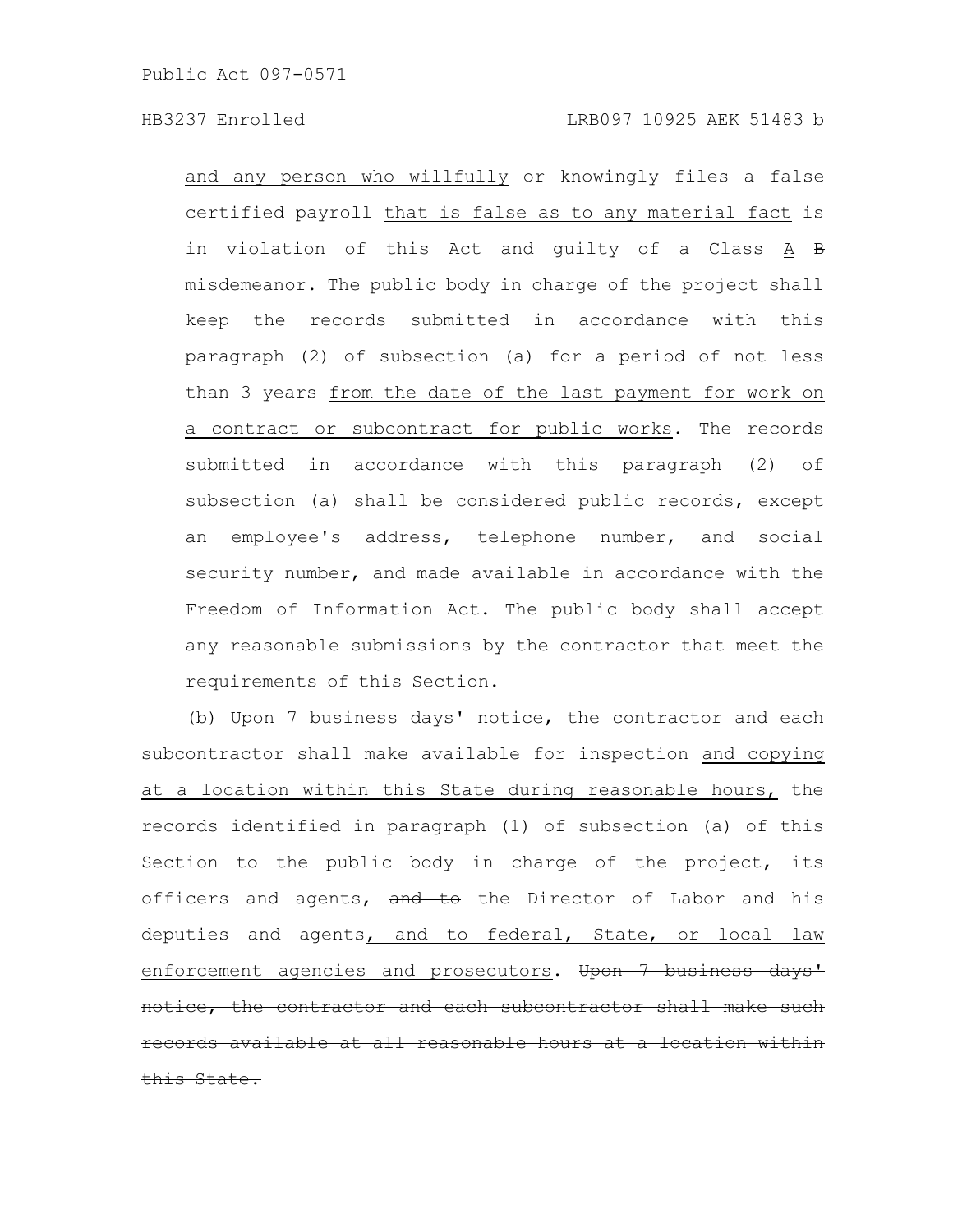HB3237 Enrolled LRB097 10925 AEK 51483 b

(Source: P.A. 93-38, eff. 6-1-04; 94-515, eff. 8-10-05; 94-1023, eff. 7-12-06.)

(820 ILCS 130/6) (from Ch. 48, par. 39s-6)

Sec. 6. Any officer, agent or representative of any public body who wilfully violates, or willfully fails onits to comply with, any of the provisions of this Act, and any contractor or subcontractor, and any officer, employee, or agent  $\theta$ representative thereof, who as such officer, employee, or agent, has a duty to create, keep, maintain, or produce any record or document required by this Act to be created, kept, maintained, or produced who willfully fails to create, keep, maintain, or produce such record or document as or when required by this Act, doing public work as aforesaid, who neglects to keep, or cause to be kept, an accurate the names, occupation and actual wages paid to worker and mechanic employed by him, in connection with the public work or who refuses to allow access to reasonable hour to any person authorized to inspect same under this Act, is guilty of a Class A misdemeanor.

The Department of Labor shall inquire diligently as to any violation of this Act, shall institute actions for penalties herein prescribed, and shall enforce generally the provisions of this Act. The Attorney General shall prosecute such cases upon complaint by the Department or any interested person. (Source: P.A. 94-488, eff. 1-1-06.)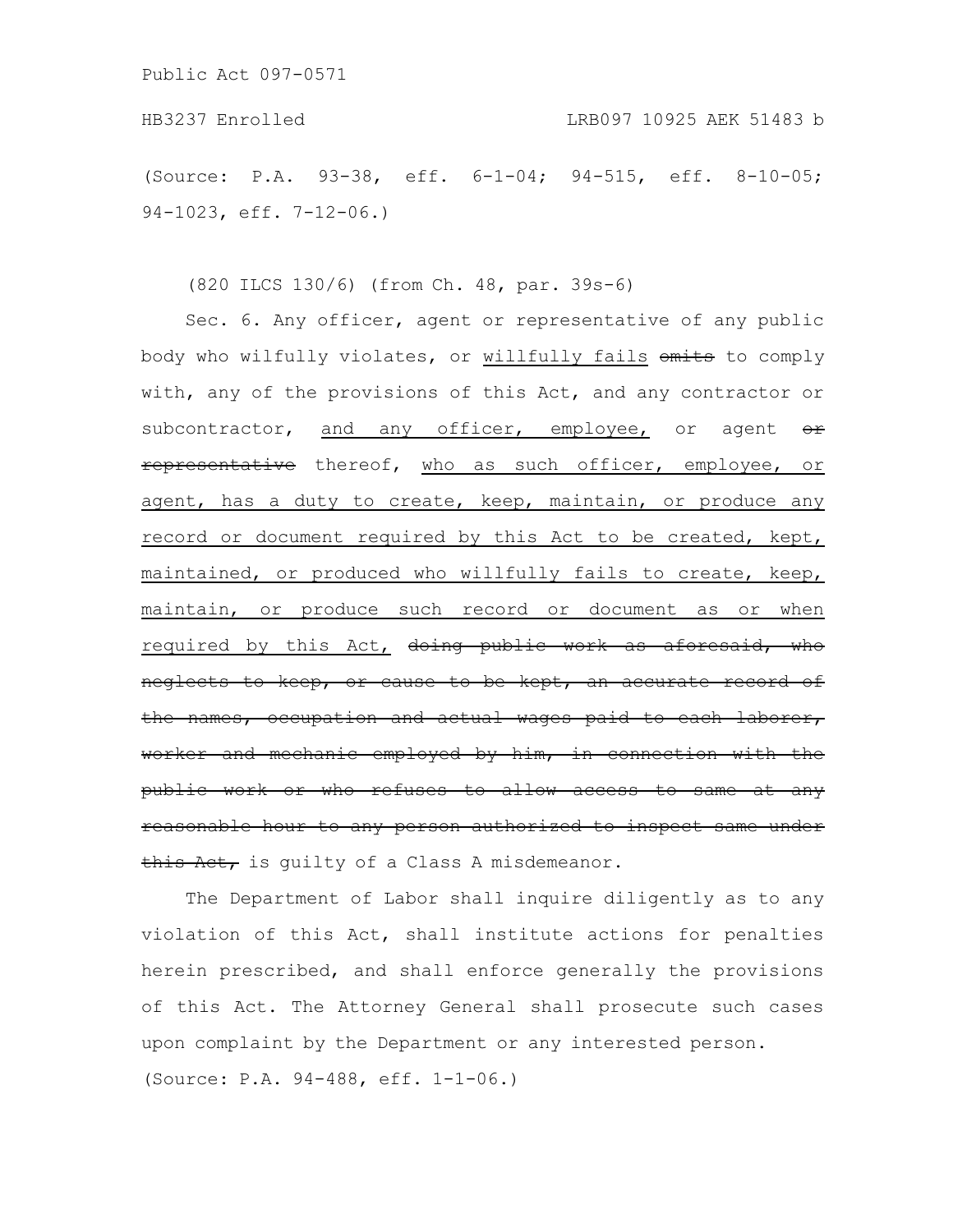(820 ILCS 130/11a) (from Ch. 48, par. 39s-11a)

Sec. 11a. The Director of the Department of Labor shall publish in the Illinois Register no less often than once each calendar quarter a list of contractors or subcontractors found to have disregarded their obligations to employees under this Act. The Department of Labor shall determine the contractors or subcontractors who, on 2 separate occasions within 5 years, have been determined to have violated the provisions of this Act. Upon such determination the Department shall notify the violating contractor or subcontractor. Such contractor or subcontractor shall then have 10 working days to request a hearing by the Department on the alleged violations. Failure to respond within the 10 working day period shall result in automatic and immediate placement and publication on the list. If the contractor or subcontractor requests a hearing within the 10 working day period, the Director shall set a hearing on the alleged violations. Such hearing shall take place no later than 45 calendar days after the receipt by the Department of Labor of the request for a hearing. The Department of Labor is empowered to promulgate, adopt, amend and rescind rules and regulations to govern the hearing procedure. No contract shall be awarded to a contractor or subcontractor appearing on the list, or to any firm, corporation, partnership or association in which such contractor or subcontractor has an interest until 4 years have elapsed from the date of publication of the list